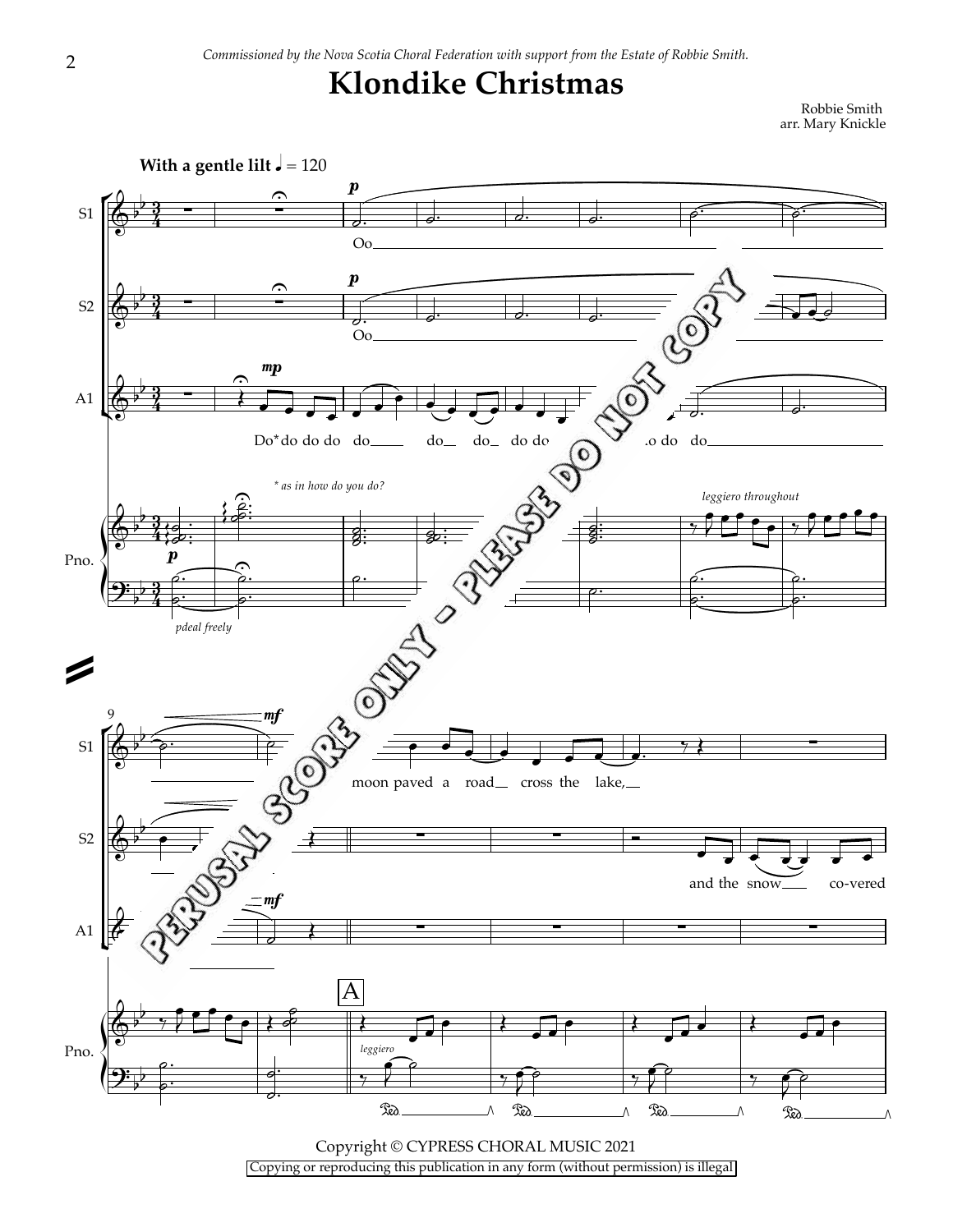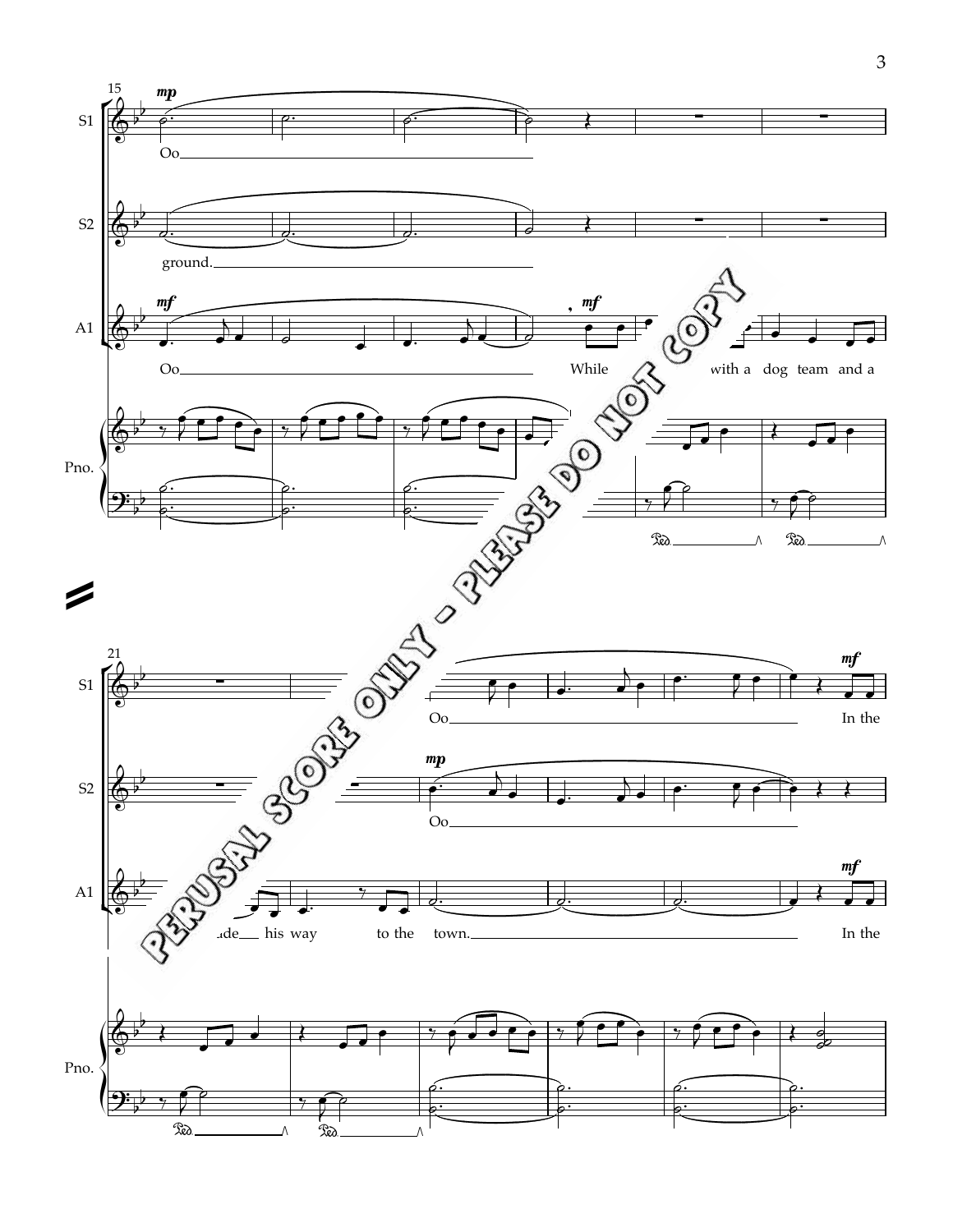

<sup>4</sup>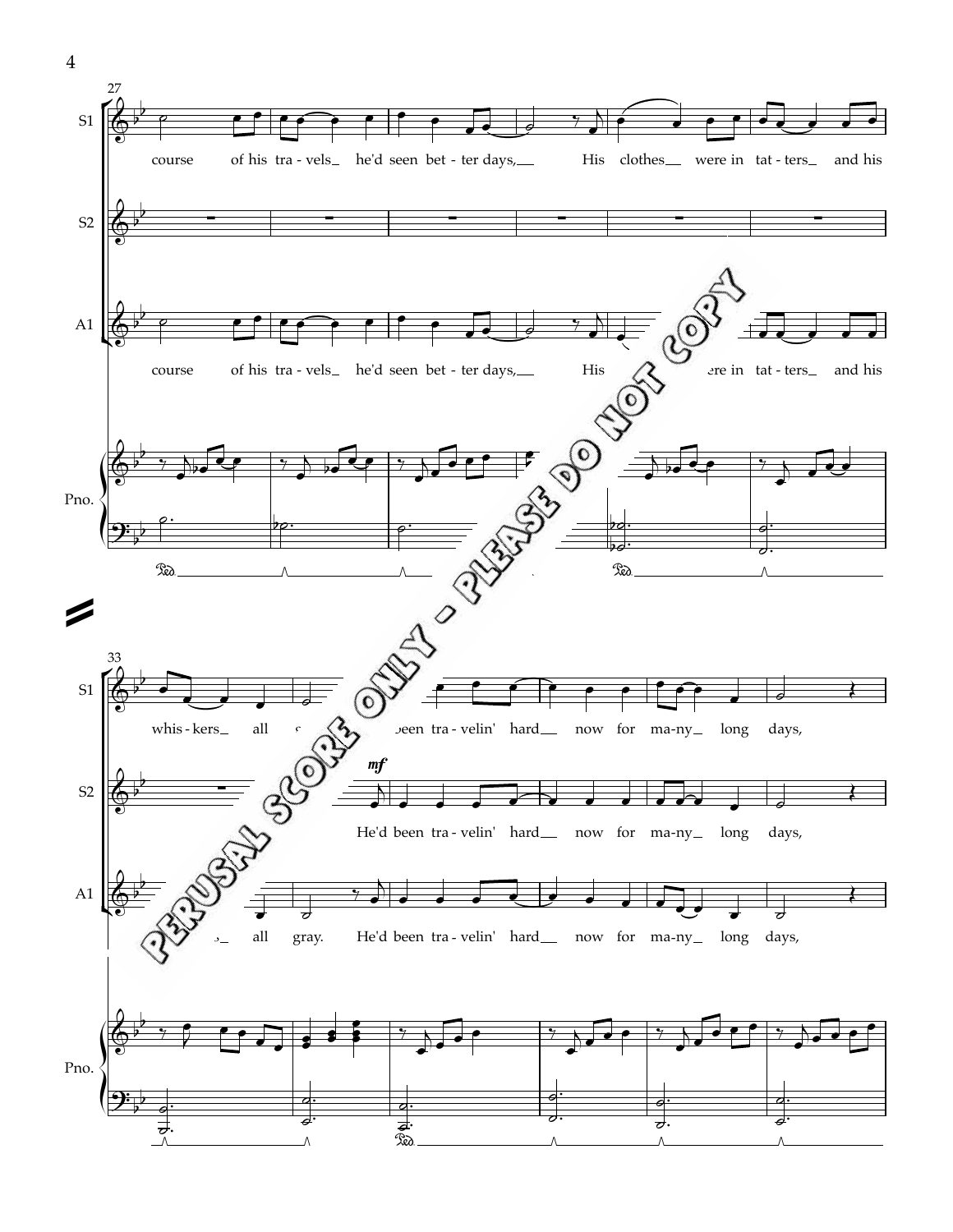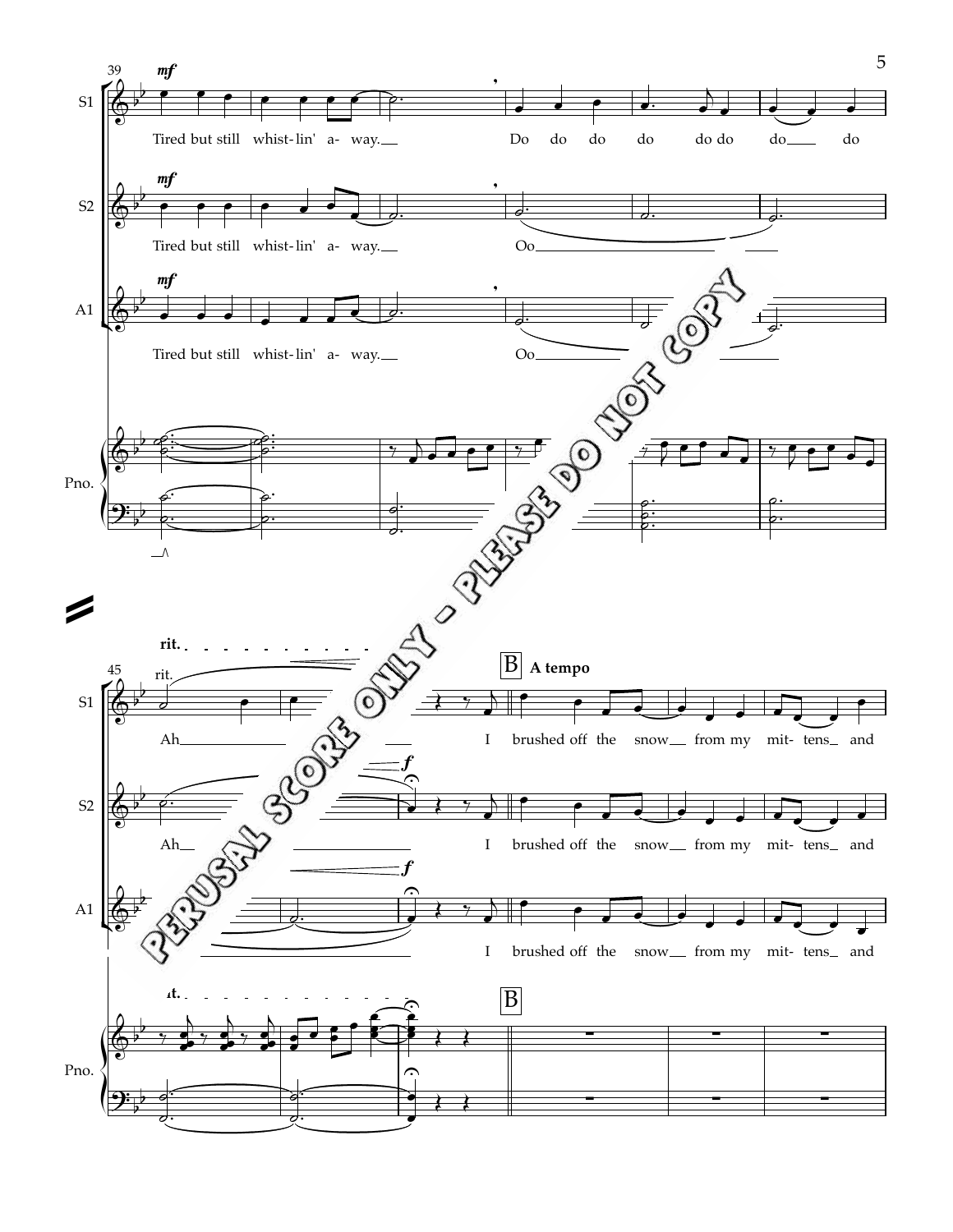

6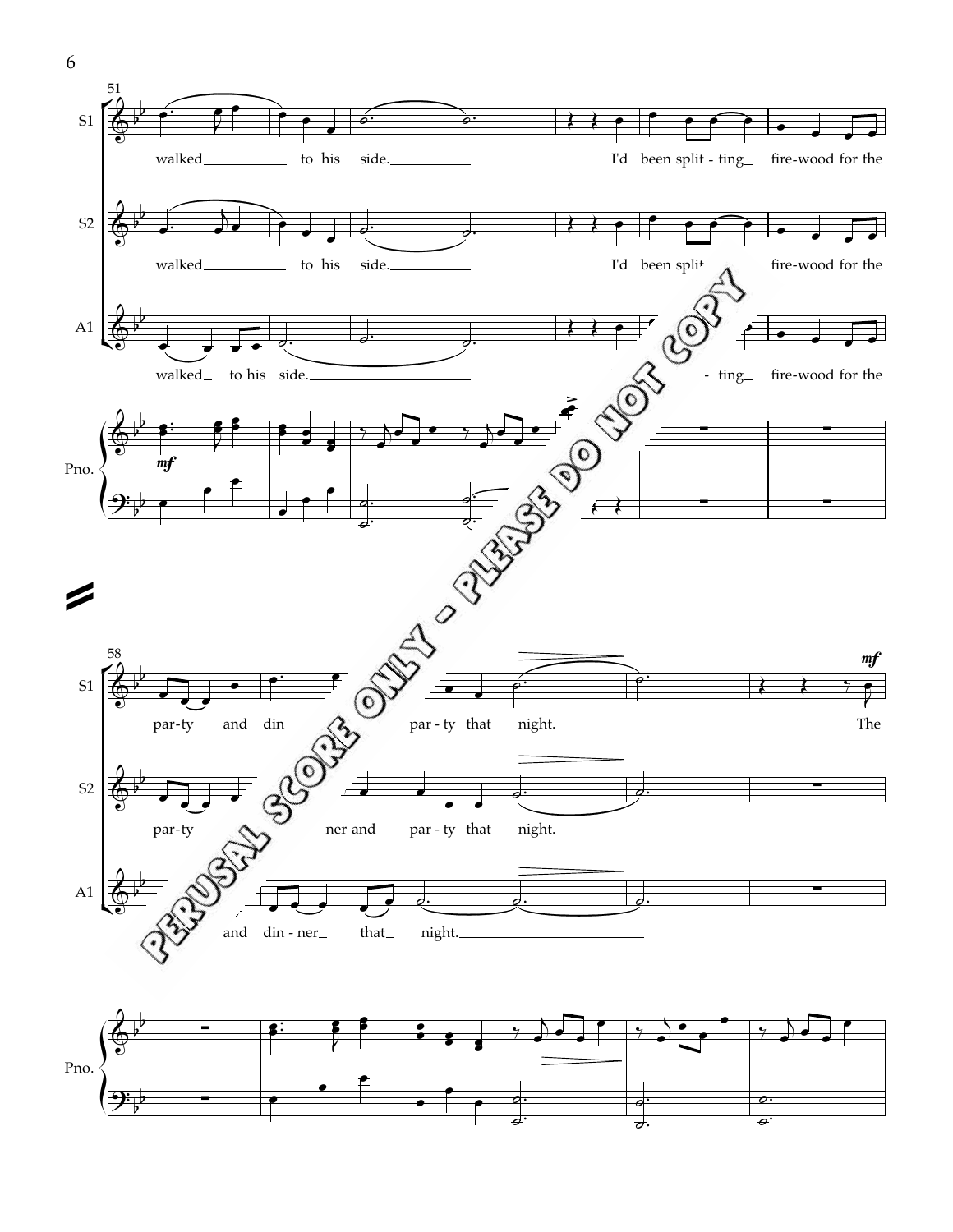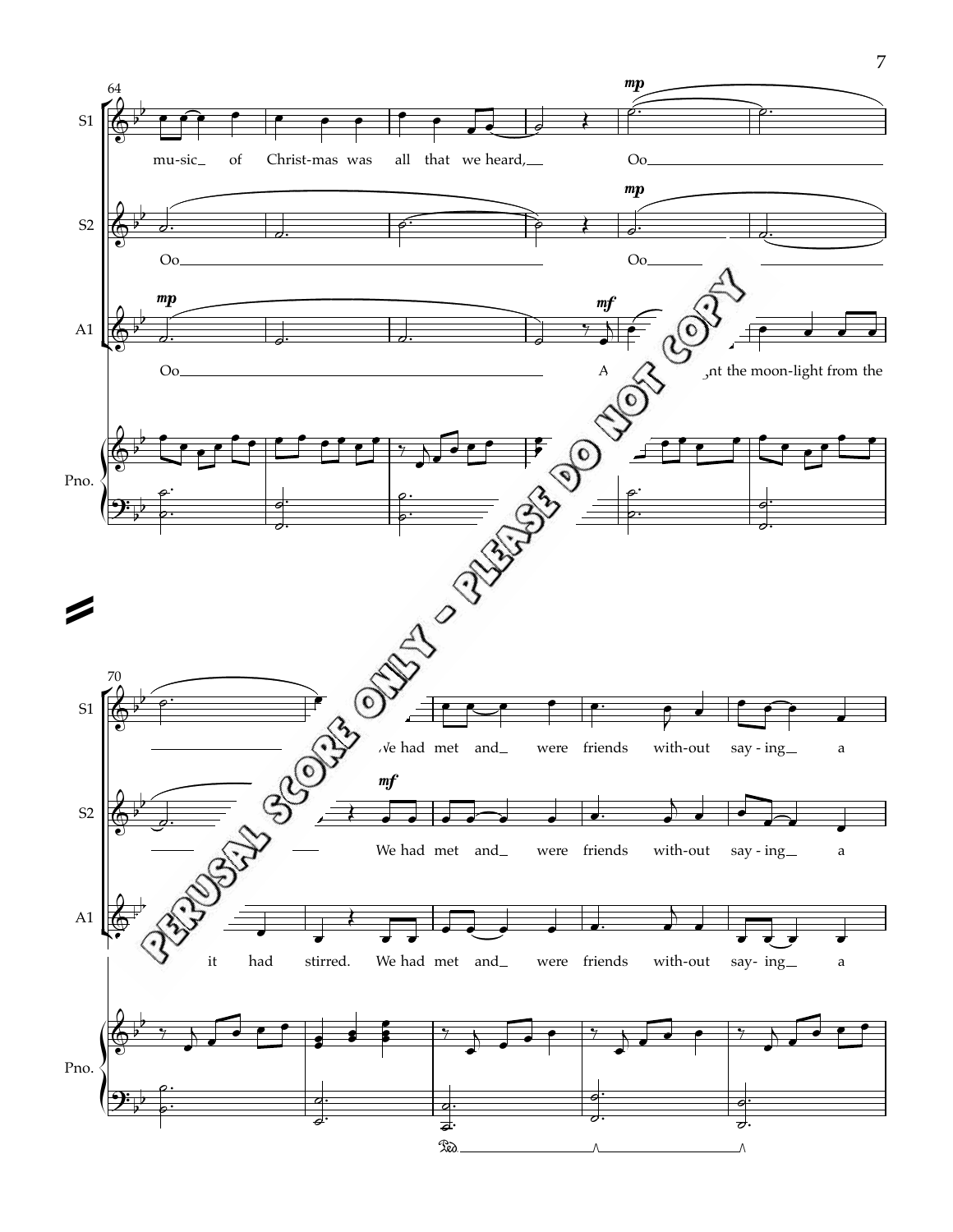

8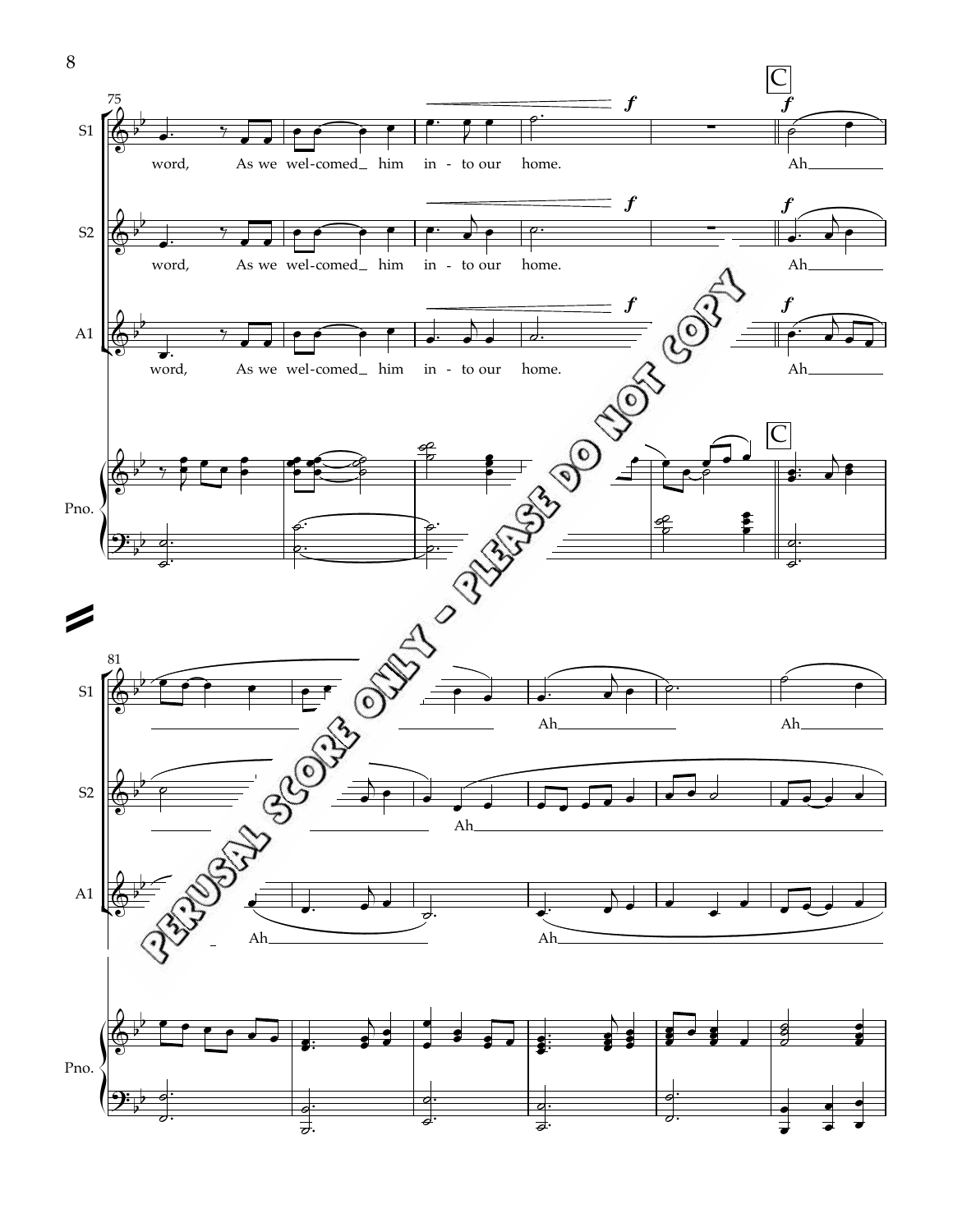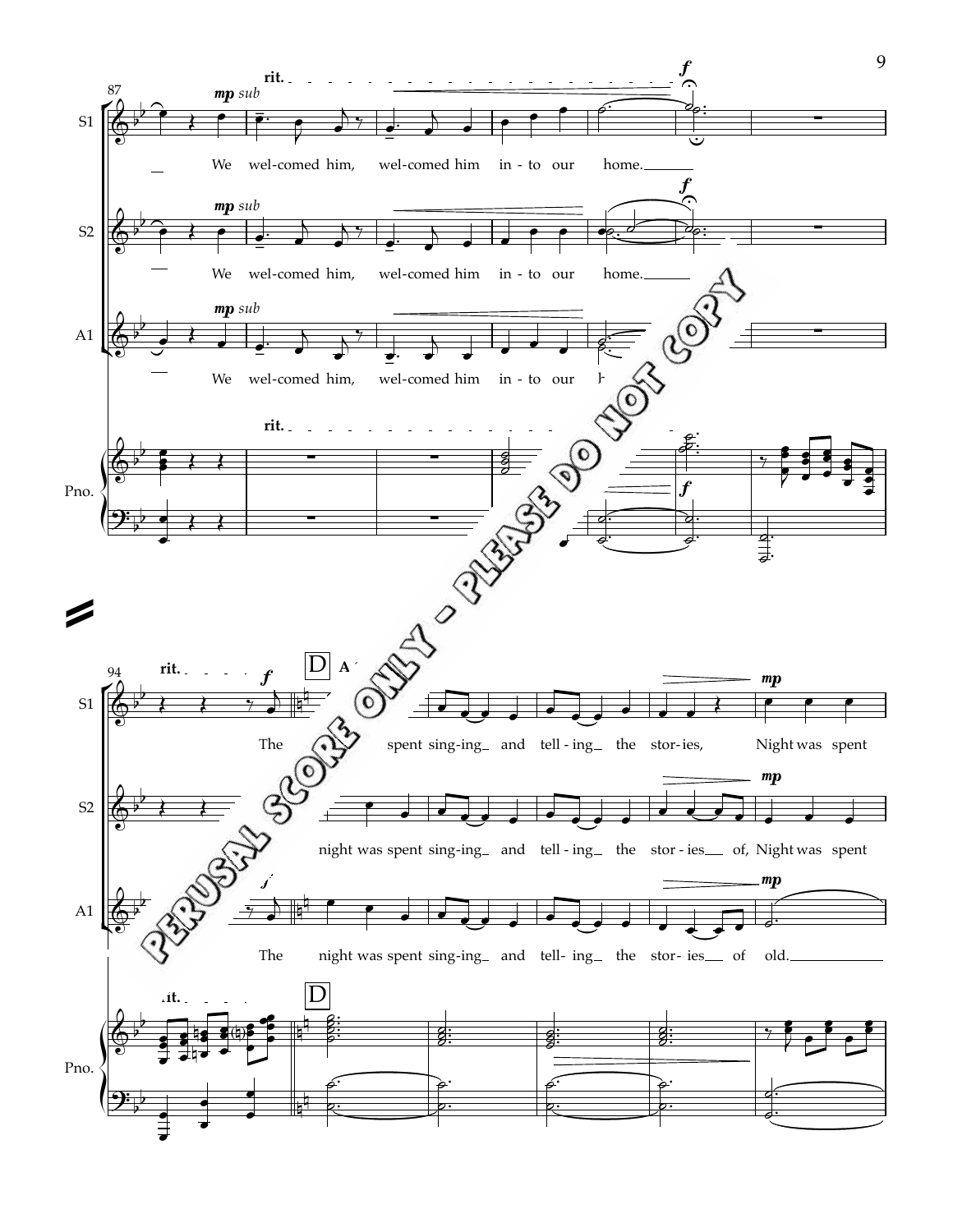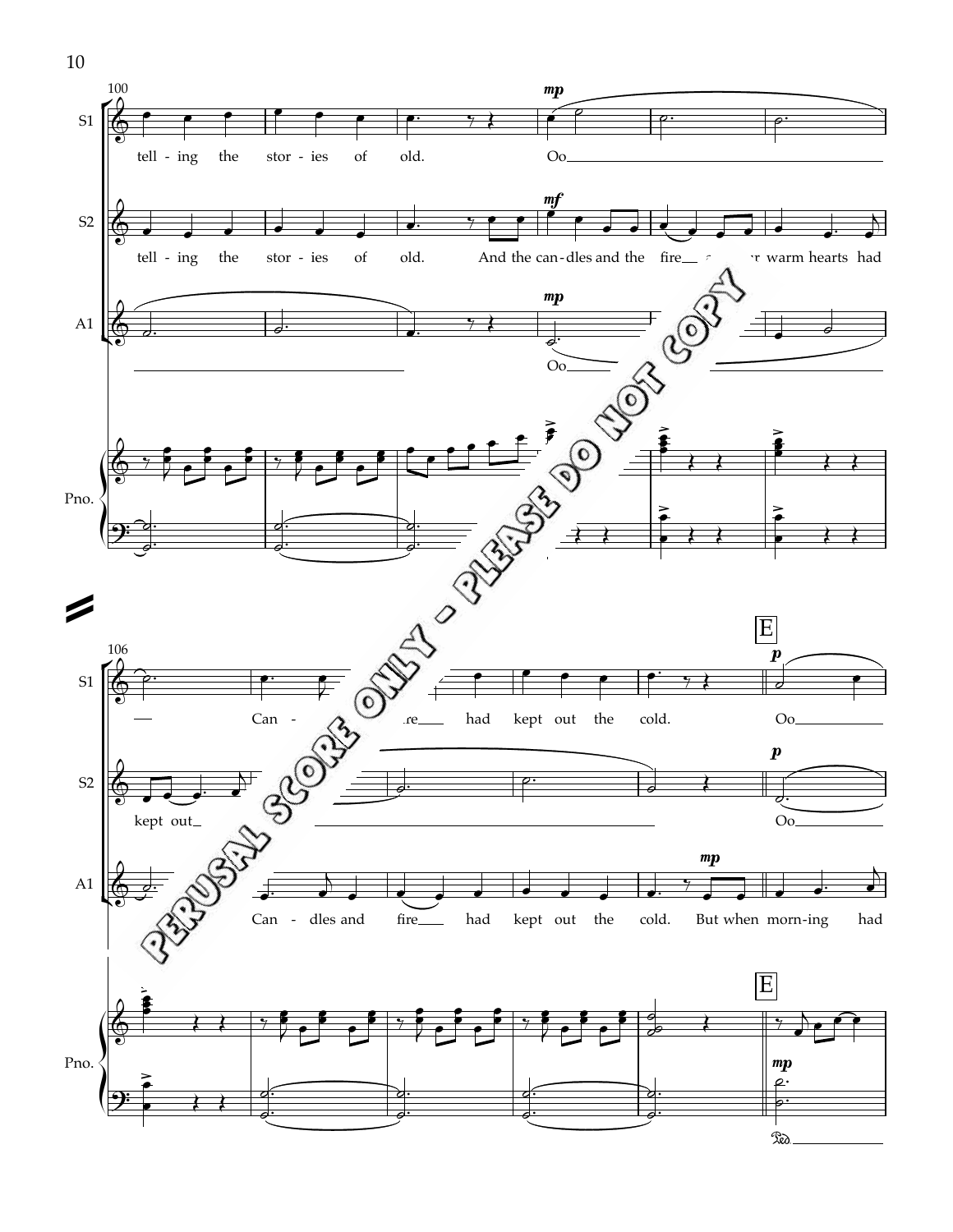